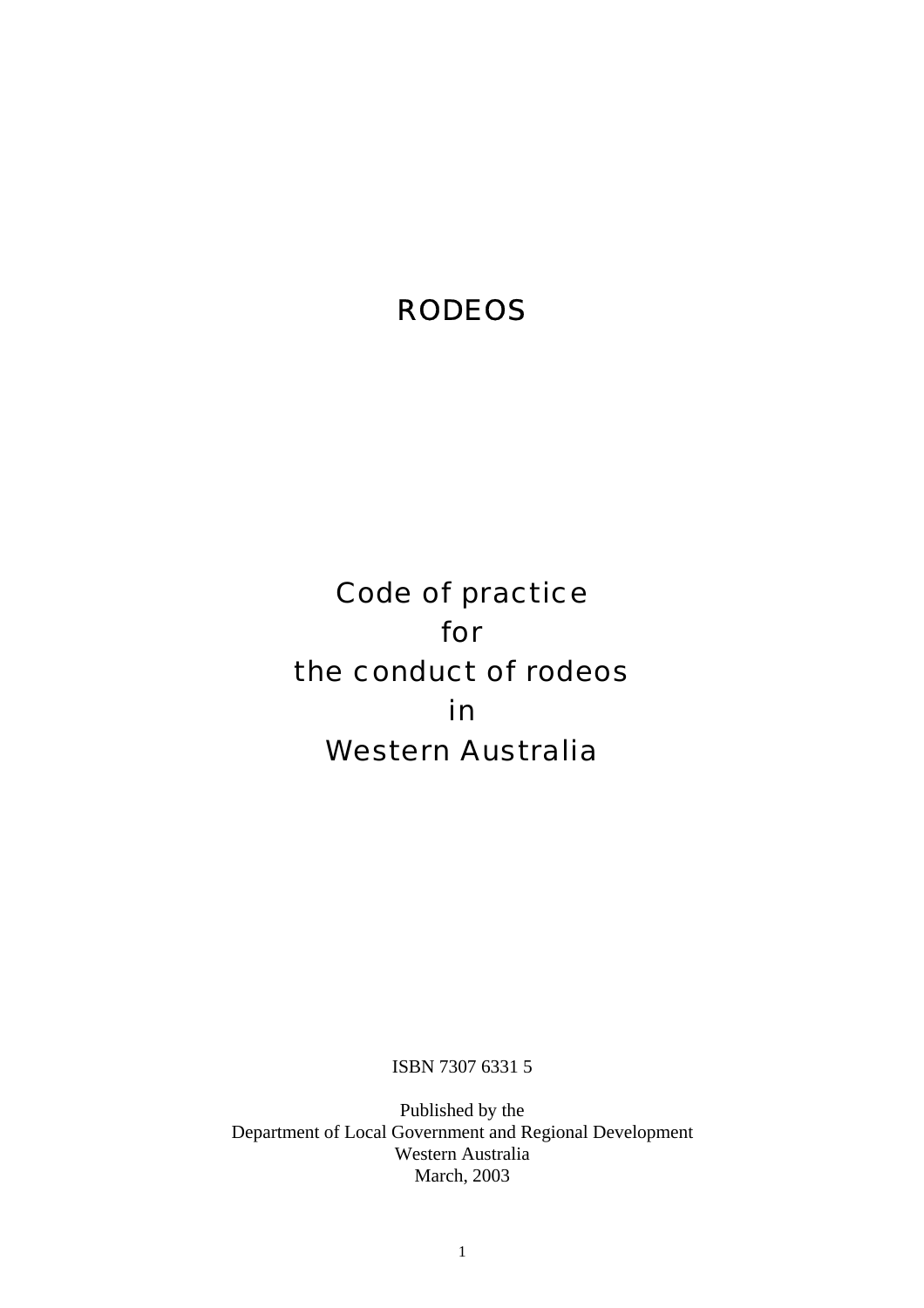# **PREFACE**

The **Code of practice for the conduct of rodeos in Western Australia** is based on *the NCCAW Position Statement – Standards for the Care and Treatment of Rodeo Livestock* and has been adopted in principle for use in Western Australia. The original *Position Statement* was prepared for the National Consultative Committee for Animal Welfare It was prepared in consultation with the relevant industry organisations and state agencies.

This code has been prepared to assist all persons handling or using livestock at rodeos in Western Australia, and reference to this code is made in Regulations provided under Section 25 of the *Animal Welfare Act 2002* for the purposes of a defence against cruelty. While the original NCCAW position statement on rodeos states that its purpose is to set minimum standards for the welfare of animals used at rodeos, this code is not intended to be used for either audit or compliance purposes.

This Western Australian version of the code is supported by the Western Australian rodeo industry. It is based on current knowledge and technology. It will be reviewed in the future on a needs basis, to take account of advances in the understanding of animal physiology and behaviour, technological changes in animal husbandry and their relationship to the welfare of animals.

Further copies of this code are available from the Department of Local Government and Regional Development or from the Internet at: http://www.dlgrd.wa.gov.au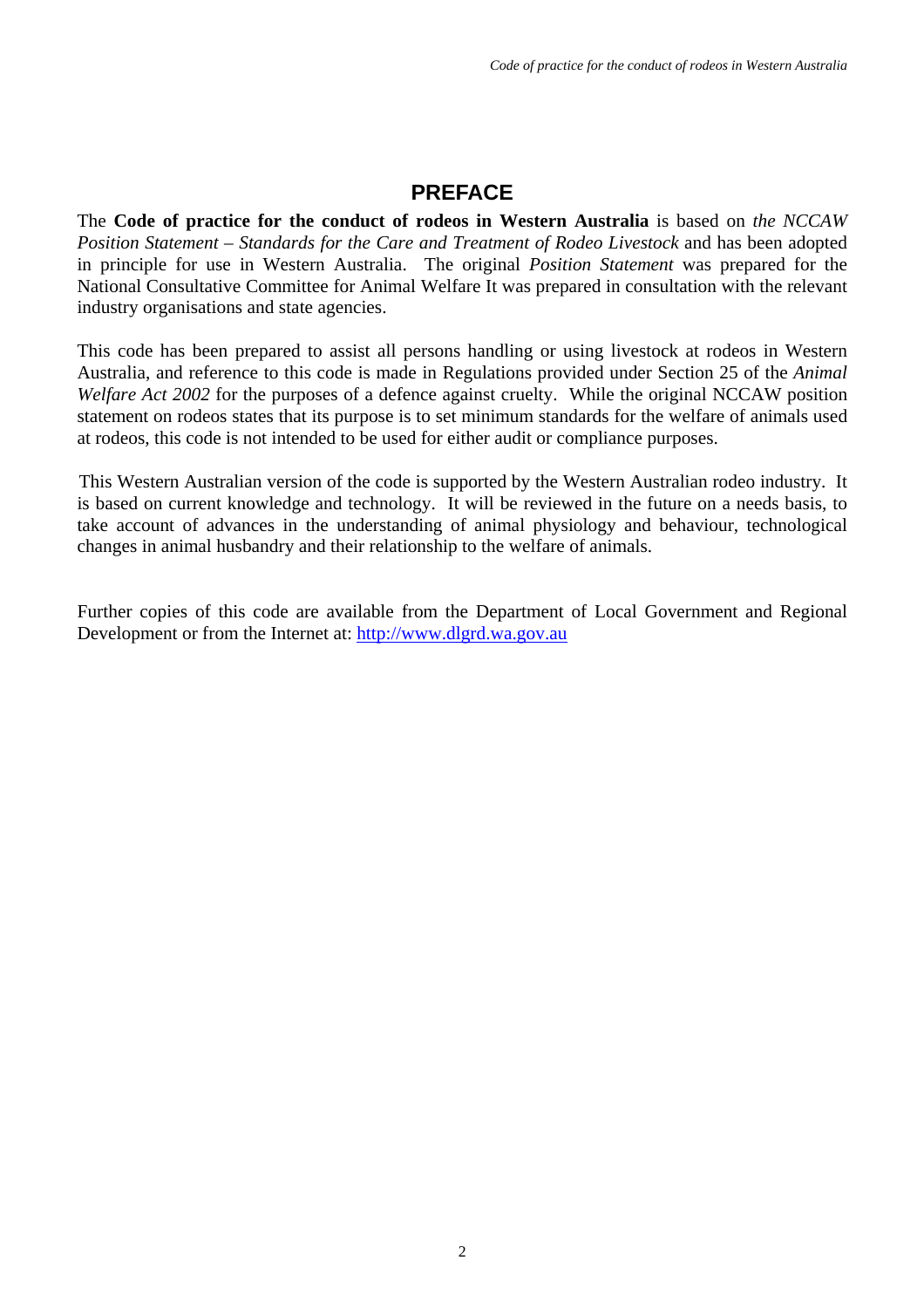# **Contents**

# PREFACE 2

| <b>PART I - INTRODUCTION</b> |                             |                              |  |  |
|------------------------------|-----------------------------|------------------------------|--|--|
| 1.                           | <b>Preface</b>              | Error! Bookmark not defined. |  |  |
| 2.                           | Acknowledgment              |                              |  |  |
| 3.                           | <b>Statement of Purpose</b> |                              |  |  |
| 4.                           | <b>General Principles</b>   |                              |  |  |
| 5.                           | <b>Objectives</b>           | 5                            |  |  |
| 6.                           | <b>Definitions</b>          |                              |  |  |
|                              |                             |                              |  |  |

#### **PART II - RESPONSIBILITIES OF RODEO PERSONNEL 6**

| 7. | <b>Policy Statement</b>                     | 6 |
|----|---------------------------------------------|---|
| 8. | <b>Rodeo Organiser's Responsibilities</b>   | 6 |
| 9. | <b>Rodeo Association's Responsibilities</b> | 6 |
|    | 10. Rodeo Manager Responsibilities          | 6 |
|    | 11. Stock Contractor's Responsibilities     | 7 |
|    | 12. Judges' Responsibilities                | 8 |
|    | 13. Competitors' Responsibilities           | 8 |
|    | 14. Veterinarian's Responsibilities         | 8 |

# **PART III - RULES FOR THE CARE OF LIVESTOCK 8**

| 15. Sick and Injured Animals              |   |
|-------------------------------------------|---|
| 16. Veterinary Attendance                 | 8 |
| 17. Response to Serious Stock Injuries    | 9 |
| 18. Injury Prevention                     | 9 |
| 19. General Safety and Welfare Provisions | 9 |
| 20. Welfare Issues                        | 9 |

|            | <b>PART IV - EQUIPMENT REQUIREMENTS</b><br><b>AND SPECIFICATIONS</b> | 10 |
|------------|----------------------------------------------------------------------|----|
| 21.        | <b>Rodeo Livestock Handling Equipment</b>                            | 10 |
|            | 22. Event Equipment                                                  | 10 |
|            | <b>PART V - STOCK SELECTION AND USE</b>                              | 11 |
| 23.        | <b>Stock Source</b>                                                  | 11 |
| 24.        | <b>Horses</b>                                                        | 11 |
|            | 25. Cattle                                                           | 12 |
|            | 26. Selection of Animals for Rope and Tie                            | 12 |
|            | 27. Selection of Animals for Steer Wrestling                         | 12 |
|            | 28. Selection of Animals for Team Roping                             | 12 |
|            | <b>PART VI - ARENA SELECTION AND USE</b>                             | 12 |
|            | 29. Arena, Chutes and Yards                                          | 12 |
| <b>30.</b> | <b>Surfaces</b>                                                      | 12 |
|            | 31. Size                                                             | 13 |
|            | 32. Fencing                                                          | 13 |
|            | 33. Time Event Chute                                                 | 13 |
|            | <b>PART VII - SPECIFIC RODEO EVENTS</b>                              | 13 |
|            | 34. All Events                                                       | 13 |
|            | 35. Men's Saddle Bronc Riding                                        | 13 |
|            |                                                                      |    |

| 36. Men's Bareback Bronc Riding | 13 |
|---------------------------------|----|
| 37. Men's Bull Riding           | 14 |
| 38. Roping and Tying            | 14 |
| 39. Steer Wrestling             | 14 |
| 40. Open Team Roping            | 14 |

# **41. 41. Ladies Events 15**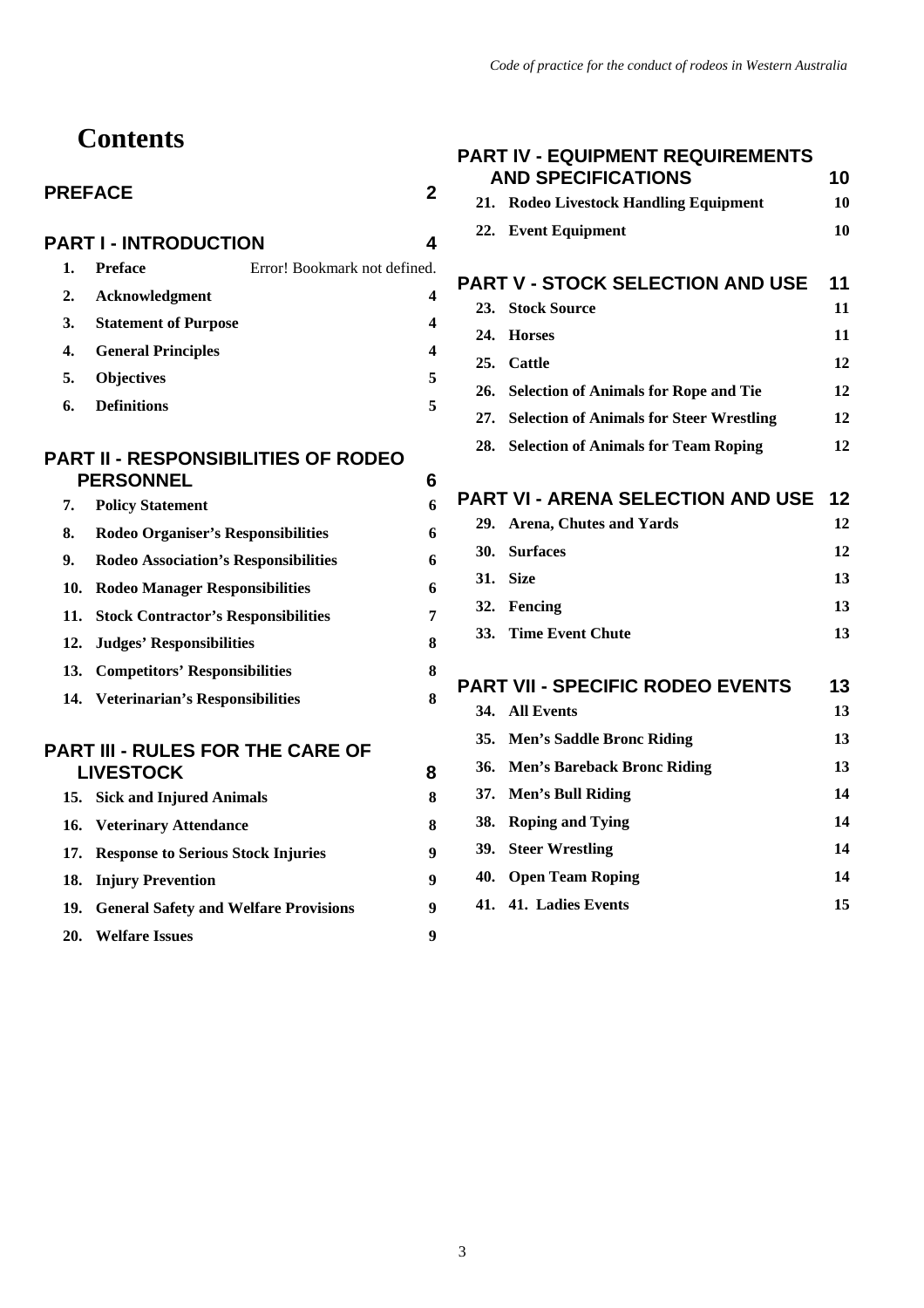# **Part I - Introduction**

# **1. Introduction**

The National Consultative Committee on Animal Welfare (NCCAW) is a national body whose role it is to provide advice to the Federal Government and assess animal welfare issues. Its membership is made up of representatives from a cross section of government, animal industry and community organisations.

This Position Statement is the NCCAW recommended national standard for the management and control of rodeos. It has been developed following extensive consultation with the major rodeo associations. All States and Territories are encouraged to adopt the contents of this document when developing rodeo standards.

# **2. Acknowledgment**

NCCAW would like to thank the Australian Professional Rodeo Association for its help and support with the development of this standard and the provision of its Code of Conduct for the Care and Treatment of Rodeo Livestock on which these standards are largely based. NCCAW would also like to acknowledge the support and advice of the National Rodeo Council of Australia, the Australian Bushmen's Campdraft and Rodeo Association and other Rodeo Associations who contributed to the development of these standards.

# **3. Statement of Purpose**

The purpose of this Position Statement is to set minimum standards for the care and welfare of rodeo livestock and to establish benchmarks for effective co-regulation between industry and animal welfare agencies to ensure the welfare of animals at all rodeos in Australia.

## **4. General Principles**

Proper consideration must be given to the health and welfare of animals used in rodeos. Events and procedures in rodeos should be specifically designed to prevent cruelty and minimise the impacts on the welfare of the animals used. Furthermore, people who have responsibilities in the organisation and running of rodeos must have appropriate training to ensure that the animal welfare needs are met.

All people associated with rodeo animals must comply with prevention of cruelty legislation and adhere to the national, Model Codes of Practice for the Welfare of Animals. These rodeo standards are designed to address issues that specifically arise with rodeos and are complementary to legislation and national codes of practice.

Rodeo Associations should have written rules that are based on and consistent with these standards. Such rules should be specifically designed to prevent cruelty and minimise the risk of injury to livestock. Associations should monitor compliance with the standards and enforce them as required. Associations should have in place formal accreditation programs for Rodeo Managers and Stock Contractors based on the standards and actively promote the standards to all those involved in running rodeos.

If other animal events are run in conjunction with a rodeo, then further standards should be established by the rodeo association, which takes into account the welfare of those animals involved in the other events.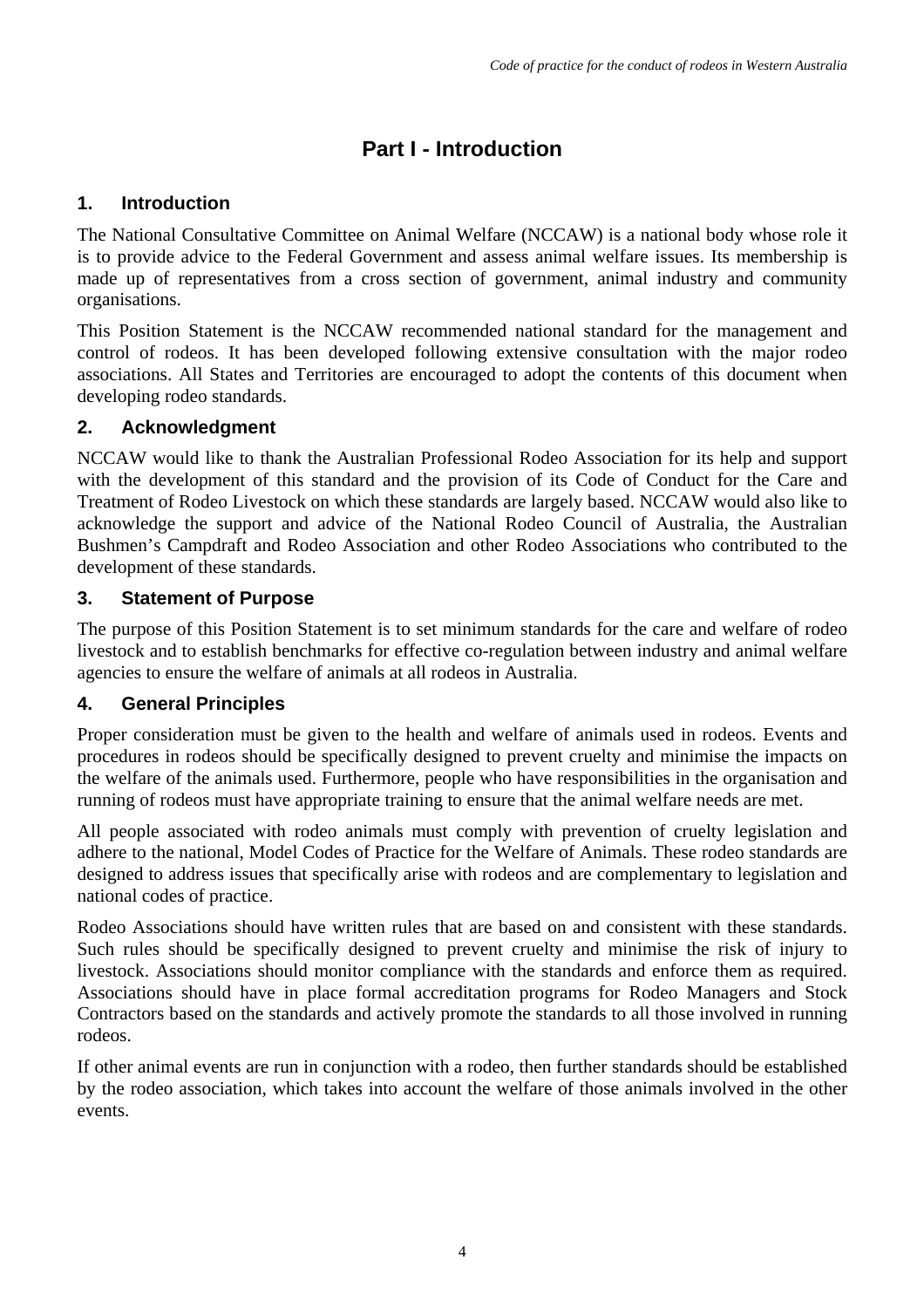### **5. Objectives**

The objectives of these standards are to:

- (a) protect the welfare of livestock in rodeos;
- (b) ensure that rodeo personnel are aware of their responsibilities as outlined in these standards;
- (c) provide guidelines and standards for arena conditions, yard and chute design;
- (d) establish criteria for rodeo participants and staff in the handling and care of livestock and
- (e) provide a basis for monitoring the welfare of animals at rodeos.

#### **6. Definitions**

Throughout this document, unless otherwise stated, the following definitions apply.

#### **6.1 Rodeo**

For the purposes of these standards, a rodeo is a competition using cattle and/or horses which includes one or more of the following events:

Saddle Bronc Riding,

Bareback Bronc Riding,

Bull Riding,

Steer Riding,

Roping and Tying,

Steer Wrestling,

Team Roping,

Barrel Racing,

Breakaway Roping,

Steer Undecorating.

#### **6.2 Rodeo Association**

An incorporated association established for the purpose of running rodeos.

#### **6.3 Rodeo Organiser**

A person, or group of persons, who instigates and promotes the rodeo.

#### **6.4 Rodeo Manager (Person in Charge)**

Some rodeos have a Rodeo Manager who is appointed by either the Rodeo Organiser or the Rodeo Association. Where this appointment is made, this person is ultimately responsible for the conduct of the rodeo and ensuring compliance with these standards. The appointing body or person must ensure that the Rodeo Manager is competent and has the authority to undertake his/her duties.

#### **6.5 Judge**

A judge officiating at a rodeo. Judges are responsible for ensuring that the rodeo rules are adhered to during the events.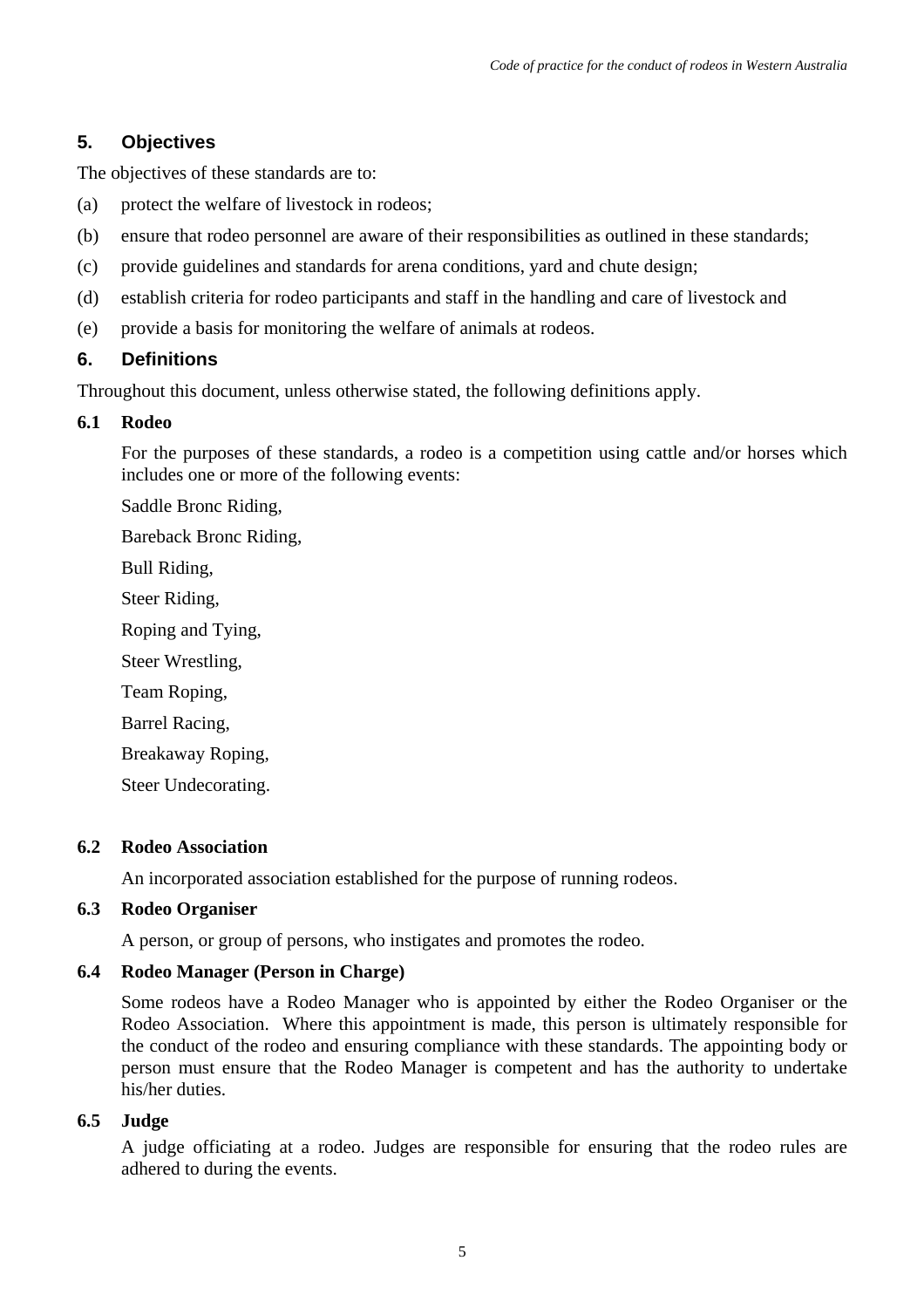#### **6.6 Stock Contractor**

A person who provides livestock for rodeo events. The Rodeo Organiser must ensure that the Stock Contractors used are competent to undertake their duties in compliance with these standards.

#### **6.7 Livestock Supervisor**

Where there is no Stock Contractor, the Rodeo Manager must appoint a Livestock Supervisor. The Livestock Supervisor must have the same level of knowledge and competence expected of a Stock Contractor and assumes all the duties and responsibilities of the Stock Contractor as outlined in this standard.

#### **6.8 Competitor**

A person who competes in a rodeo event.

#### **6.9 Veterinarian**

A veterinary surgeon who is registered in the State or Territory of Australia in which the rodeo is held and has the necessary experience with cattle and horses to deal with the health and injury issues that might arise in a rodeo.

# **Part II - Responsibilities of Rodeo Personnel**

### **7. Policy Statement**

Animals used in rodeos must be treated humanely.

The Rodeo Manager, Veterinarians, competitors, Stock Contractors and Judges must have a high level of knowledge of these standards and must ensure the welfare of animals used in rodeos within their areas of responsibility. They also must comply with relevant animal protection legislation.

#### **8. Rodeo Organiser's Responsibilities**

The Rodeo Organiser appoints the Stock Contractor, and must ensure that he/she is competent to undertake his/her duties. Where the Rodeo Organiser appoints the Rodeo Manager he/she must also ensure that the Rodeo Manager is competent and has the authority to undertake his/her duties.

#### **9. Rodeo Association's Responsibilities**

Where the Rodeo Association appoints the Rodeo Manager it must ensure that he/she is competent and has the authority to undertake his/her duties.

#### **10. Rodeo Manager Responsibilities**

The Rodeo Manager is ultimately responsible and accountable for the conduct of the rodeo and ensuring compliance with these standards. He/she must have the competence and the authority to undertake his/her duties.

The Rodeo Manager must ensure that:

(a) all participants and staff are aware of the requirements of these standards;

(b) a Stock Contractor who is accredited and registered with the State rodeo association, is appointed and is in attendance at the rodeo;

- (b) only properly qualified and competent personnel are appointed to care for, handle and treat rodeo livestock;
- (c) the Veterinarian inspects all animals used in a competition prior to the commencement of the rodeo, and that any lame, sick or injured animals are removed from the draw and the person in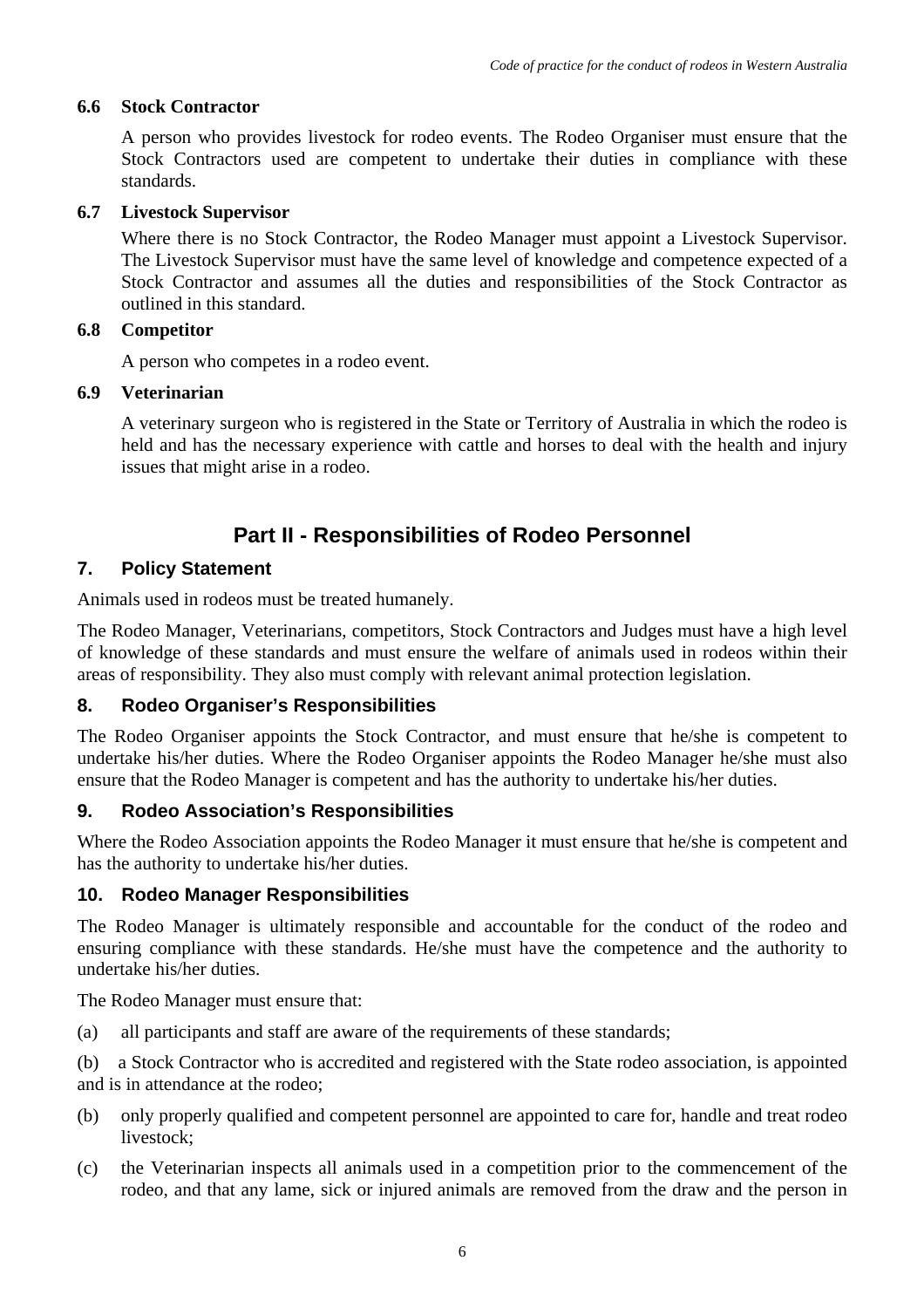charge of the animal directed to seek treatment for the animal. Also animals with defective eyesight, are removed from the draw;

- (d) all animals used in any event conform to the specifications of these standards;
- (e) yards and chutes are inspected prior to the rodeo and comply with these standards;
- (f) inspections are performed on all competition equipment and the manner in which the equipment is set or used on the animal complies in all respects with these standards;
- (g) in those jurisdictions where veterinary attendance is not mandatory and where the rodeo is being held in a remote area, the Rodeo Manager must make reasonable attempts to secure the services of a veterinarian. Where a veterinarian cannot attend, the Rodeo Manager must appoint a person who is experienced and competent in assessing and dealing with health and welfare problems of cattle and horses, including having the knowledge and means to undertake safe and humane euthanasia, to assume the responsibilities of the Veterinarian as outlined in this standard. The Rodeo Manager must make prior arrangements for this person to be able to contact a veterinarian for advice and direction should it be required. In the case where a veterinarian cannot attend and a Rodeo Manager has appointed a person to act in this position, then that person assumes the duties and responsibilities of the Veterinarian; and
- (h) a report is provided to the State/Territory authority for animal welfare within 21 days of the rodeo being held. The report should detail the date and location of the rodeo, the names, addresses and contact details of the Rodeo Manager, the Stock Contractor and *(if applicable)* the attending Veterinarian. The report should also detail the number and type of events and the number of animals used, the number, types, and severity of any animal injuries or breaches of the code and corrective actions taken.
- (i) any animals which, for any reason, fail to meet the age, weight or size specifications for any event, are withdrawn from any affiliated rodeos for a specified period of time. Likewise, any animals that are identified as 'chute fighters' or show distress in the chute may be excluded from competition for a nominated or indefinite period.

## **11. Stock Contractor's Responsibilities**

The Stock Contractor is responsible for the welfare and appropriate husbandry and handling of all rodeo livestock.

Rodeo associations are encouraged to accredit Stock Contractors to ensure that they have the required knowledge of the standards and the skills to comply with them.

The Stock Contractor must ensure that:

- (a) transport and handling of animals is undertaken in accordance with the relevant Model Codes of Practice for the Welfare of Animals;
- (b) all animals supplied are in good health and are suitable for the purpose for which they are intended;
- (c) except when animals are competing in the arena (where the Judges are responsible), the welfare of livestock is maintained. This includes humane handling and the provision of adequate food, water and shelter;
- (d) no stimulant, hypnotic or other substance is used on any animal which is to take part, other than that prescribed by a veterinarian for the legitimate treatment of injury or illness;
- (e) no substance is administered to an animal, which could mask an injury, thereby enabling that animal to compete;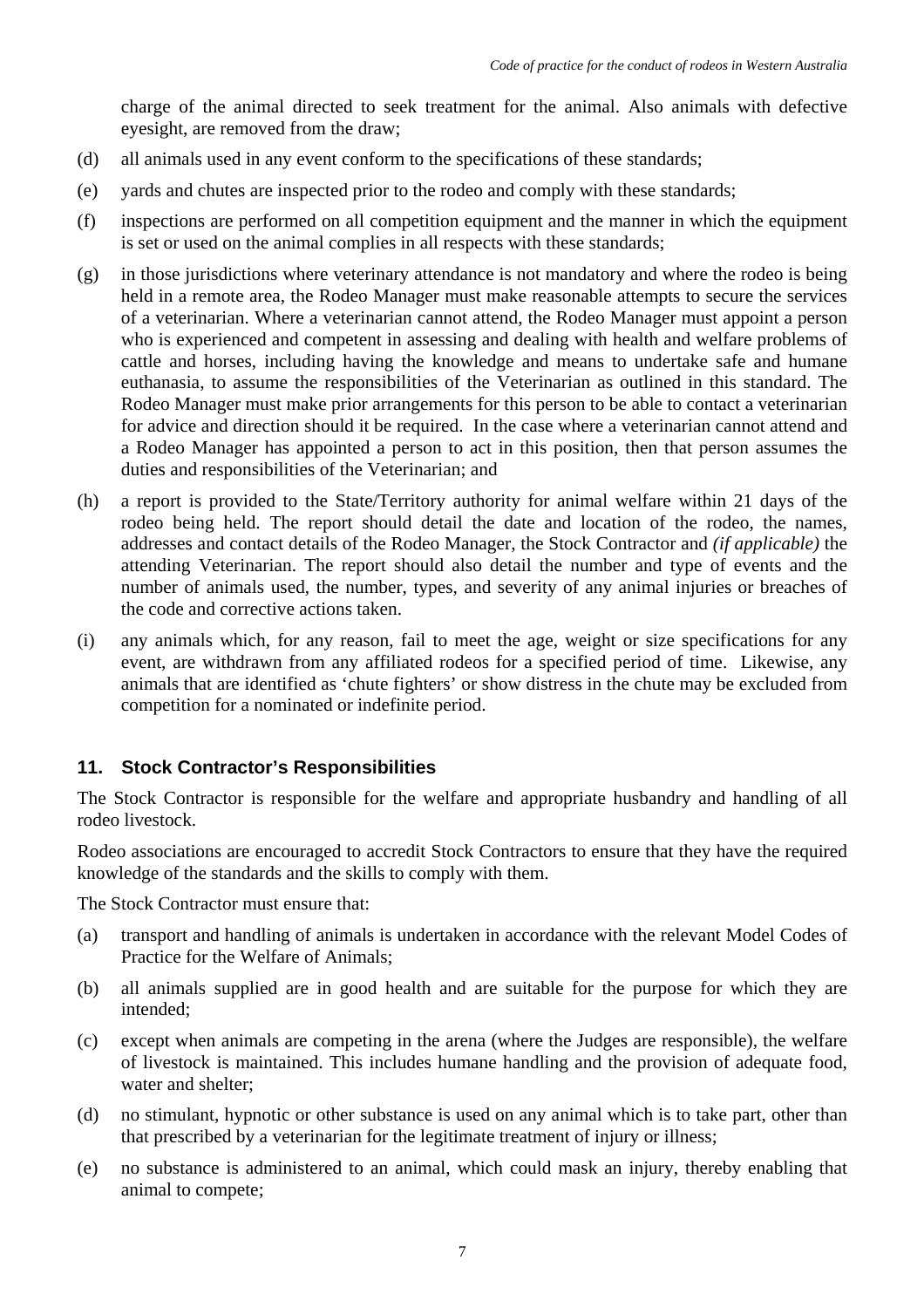- (f) unsuitable animals are withdrawn from competition;
- (g) the instructions of the Veterinarian and Rodeo Manager are implemented;
- (h) cattle and horses are penned separately in the yards and during transport. Aggressive and injured animals are isolated from others and animals with young at foot are not yarded or used in connection with a rodeo; and
- (i) proper treatment for any injury is given promptly and veterinary assistance obtained if required.

#### **12. Judges' Responsibilities**

Judges have responsibility for animals that are competing in the arena.

### **13. Competitors' Responsibilities**

A competitor in a rodeo event is responsible for the animals he or she uses during that event. All competitors must:

- (a) treat all animals they interact with, in a humane manner;
- (b) only use equipment complying with these standards; and
- (c) obtain prompt and proper treatment for any injury to any of their animals.

### **14. Veterinarian's Responsibilities**

The Veterinarian is responsible for:

- (a) providing expert advice on the health, injury or disease status on an animal and its suitability for competition. The Veterinarian has the final say on this;
- (b) inspecting animals before and after events and
- (c) dealing with emergencies.

# **Part III - Rules for the Care of Livestock**

#### **15. Sick and Injured Animals**

- (a) The Rodeo Manager must ensure that the Veterinarian before competition inspects animals used in all events. No sore, lame, sick or injured animal or any animal with defective eyesight will be permitted in the draw at any time.
- (b) Should an animal become sick or injured between the time it is drawn and the time it is scheduled to be used, that animal must not be used.
- (c) Sick or injured animals must be given appropriate treatment.

#### **16. Veterinary Attendance**

A veterinarian is the most appropriate person to look after the animal welfare issues. It is expected that a veterinarian should be on site at all times to handle animal emergencies and to inspect all animals prior to and after competition. In some jurisdictions the attendance of a veterinarian is mandatory.

In those jurisdictions where veterinary attendance is not mandatory and where the rodeo is being held in a remote area the Rodeo Manager must make reasonable attempts to secure the services of a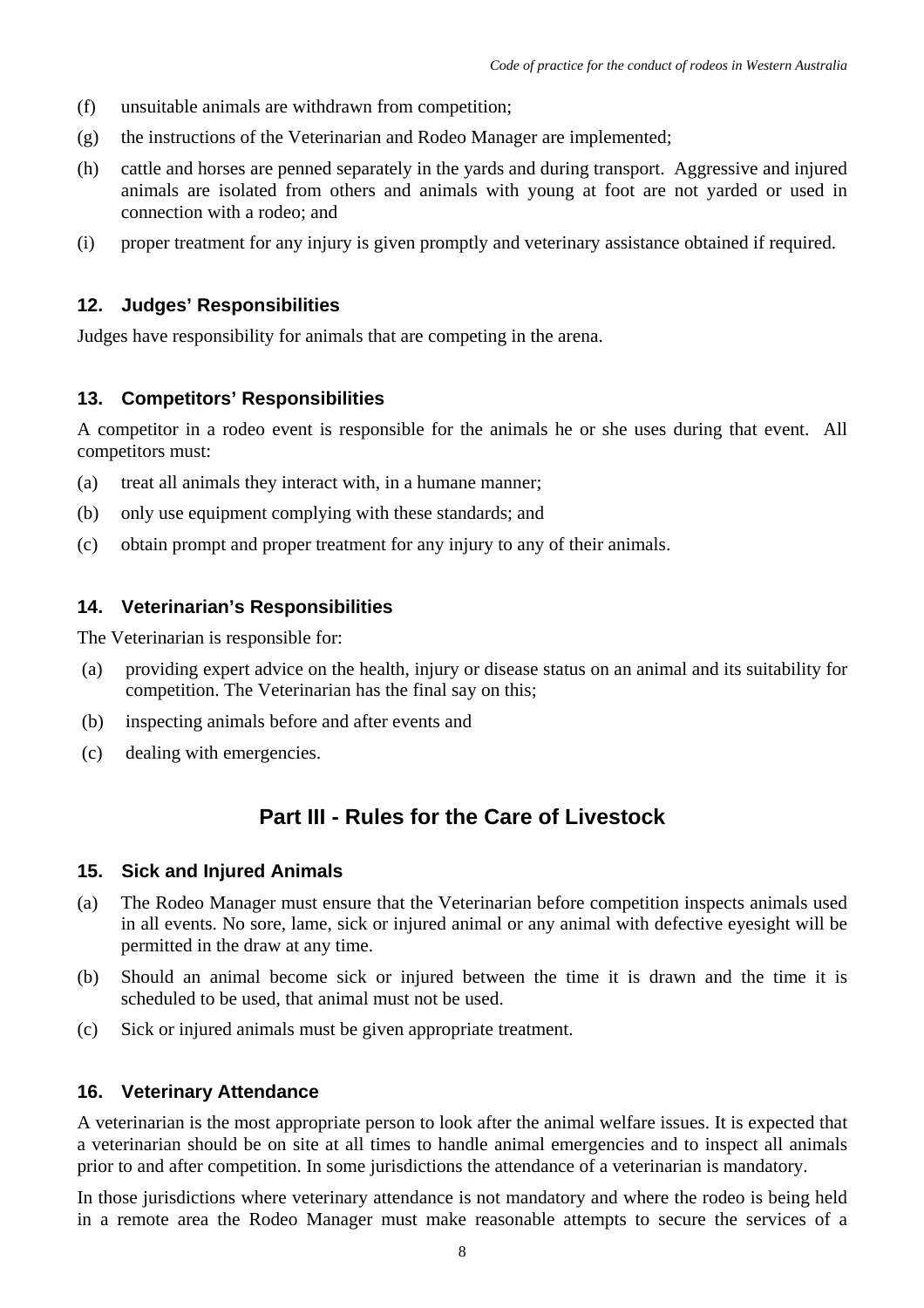veterinarian. Where a veterinarian cannot attend, the Rodeo Manager must appoint a person who is experienced and competent in assessing and dealing with health and welfare problems of cattle and horses, including having the knowledge and means to undertake safe and humane euthanasia, to assume the responsibilities of the Veterinarian as outlined in this standard. The Rodeo Manager must make prior arrangements for this person to be able to contact a veterinarian for advice and direction should it be required. In the case where a veterinarian cannot attend and a Rodeo Manager has appointed a person to act in this position, then that person assumes the duties and responsibilities of the Veterinarian.

The decision of the Veterinarian as to the suitability of an animal for competition shall be final.

### **17. Response to Serious Stock Injuries**

- (a) A conveyance must be available to remove a seriously injured animal to a suitable place for further examination and treatment. If an animal is to be euthanased, this must be done humanely.
- (b) A seriously injured animal must be placed apart from other livestock, housed in an appropriate manner, and be examined and treated immediately by the Veterinarian.
- (c) A means to euthanase seriously injured animals and a person licensed and qualified to use the means must be available at all times while the rodeo is in progress. Livestock must be euthanased in accordance with the national Model Code of Practice for the Welfare of Animals for the species concerned.

#### **18. Injury Prevention**

- (a) Chutes, yards, lanes and races must be designed, constructed and maintained in a manner which minimises the risk of injury to handlers or animals and facilitates the quiet and efficient handling of stock.
- (b) An animal that repeatedly gets down in the chute; repeatedly tries to jump out of the chute; becomes excessively excited; or appears to be in danger of injuring itself must be released and examined by the Veterinarian and, if found to be unfit for any reason, must be withdrawn from participation for that day or session.
- (c) Appropriately trained people and suitable equipment should be available to humanely assist an animal should it become caught in the chutes, yards or races and to make any repairs necessary to ensure that the facilities meet the required standard.

#### **19. General Safety and Welfare Provisions**

- (a) Livestock must be removed from the arena promptly after completion of the individual entry.
- (b) No small animal or pet will be allowed in the arena or in the line of sight of livestock, during any event involving horses or cattle.
- (d) The use of any fireworks is to occur only after all animals have been removed to a safe distance, where they will not be unduly disturbed or distressed by the fireworks.

#### **20. Welfare Issues**

A person who witnesses or suspects that there is an animal welfare problem at a rodeo, must advise the rodeo manager who must assess the information, and where appropriate, act upon it.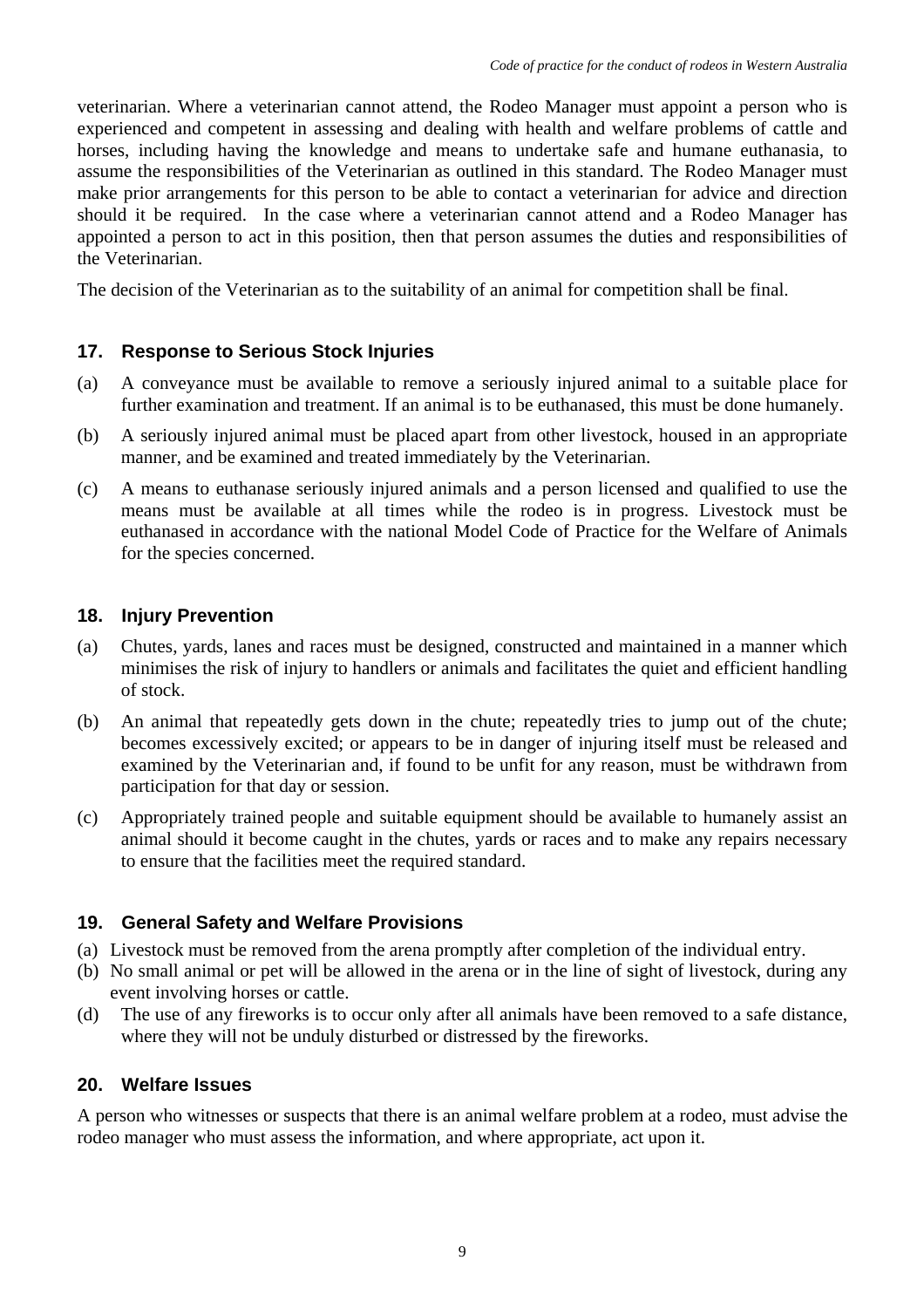# **Part IV - Equipment Requirements and Specifications**

#### **21. Rodeo Livestock Handling Equipment**

- (a) All livestock must be treated humanely and handling equipment must not be used cruelly or excessively.
- (b) Equipment for livestock handling must be of the type and specification generally used for the transport and handling of horses and cattle and must comply with the national Model Code of Practice for the Welfare of Animals for the species concerned.

#### **21.1 Electric Prods**

- (a) Electric prods may be used subject to the following conditions:
	- they must be of low amperage powered by dry cell batteries only; and
	- be of the standard used generally for the handling, yarding and transport of livestock;
	- used with restraint and restricted to the minimum amount necessary as an aid for loading and handling livestock; and
	- applied only to those parts of the animal covered by hair.
- (b) In time events electric prods must not be used under any circumstances*.*
- (c) In riding events electric prods must not be used:
	- when the animal is secured in the chute; or
	- when the chute gate opens; unless it is necessary to protect both the animal and the contestant from possible injury against the chute or chute gate or to turn out a known chute stalling animal.

In such cases the electric prod may only be applied to the shoulder or hindquarters of an animal to clear it from the chute and by, or under the direct supervision of, the Stock Contractor.

#### **Under no circumstances may an electric prod be used in the arena.**

#### **21.2 Handling Aids**

 The use of aids which encourage movement in response to sound such as flappers, metallic rattles and light polythene tubing is acceptable to encourage movement and for handling animals in yards, lanes and races. The use of aids which can be used to strike or poke animals with sufficient force to cause pain or injury are not permitted. This would include sticks, lengths of heavy plastic, metal piping, fencing wire or heavy leather belts.

#### **22. Event Equipment**

Event equipment is used to facilitate the event and in doing this should be designed to ensure that the animal is not injured.

Equipment must conform in all respects to the specifications below.

#### **22.1 Spurs**

Spurs are used to help the rider's timing and purchase on the animal in bucking stock events and should not be used as a goad. To reduce possible injury to the animal, the spur rowel must be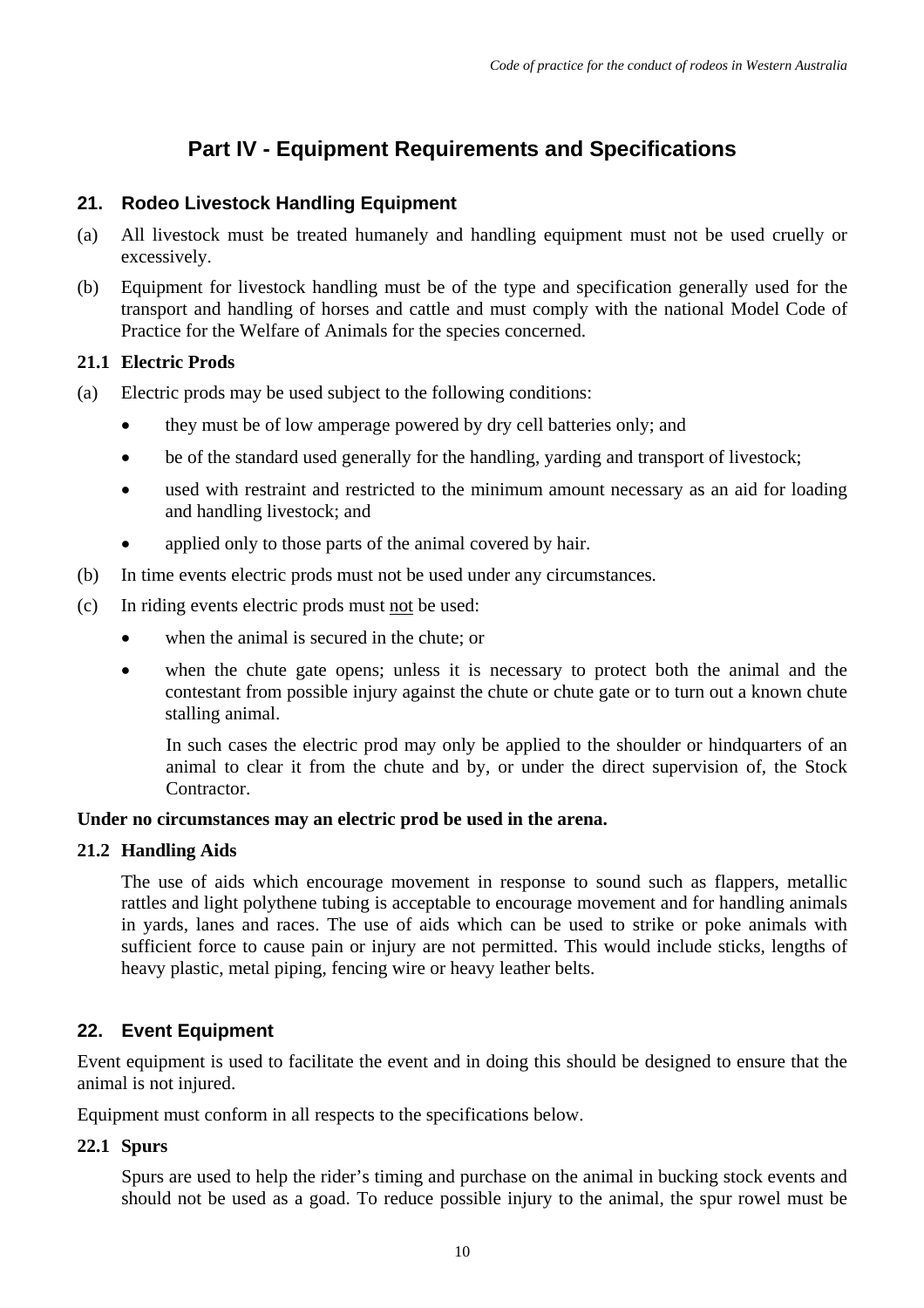dulled and not less than three millimetres in width at its narrowest part; there must be a minimum diameter of 2cm to the point of the rowel.

- For bucking horse events the rowels must be free running.
- For bull riding the rowels may have restricted movement but must not be fully locked (they must be able to move at least a quarter turn).
- Competitors will be disqualified for using any equipment, which causes injury to animals during competition.

#### **22.2 Flank Straps**

Flank straps are used to improve the horse's bucking style. Only lined, quick release flank straps can be used. The lining must be soft and flexible such as a soft plastic, felt or sheepskin. The lined portion of the flank strap must be positioned in such a way that it covers both flanks and the belly of the animal. The coverings and linings of flank straps must be soft and flexible and must not be hard, brittle, worn or damaged.

#### **22.3 Protective Horn Wraps**

Horn wraps must be used in team roping and must protect the ears and base of horns from rope burns.

#### **22.4 Neck Ropes**

The neck rope is used to maintain the horse's head towards the steer while the rider dismounts and discourage dragging. A neck rope must be fitted to horses used for roping and tying, through which the catch rope must pass before it is tied to the saddle horn. Placement of the neck rope must be no more than half the distance down the roping horse's neck, as measured from the head.

#### **22.5 Jerk Line**

The jerk line is used for roping and tying events. It is a rope from the bridle fed through a pulley on the saddle to the rider. As the rider dismounts to throw the steer, the jerk line plays out in a series of jerks, which discourages the horse from moving backwards and dragging the steer.

The contestant must adjust the catch rope, reins and jerk line to prevent the rope horse from dragging the roped animal.

# **Part V - Stock Selection and Use**

#### **23. Stock Source**

Ideally a Stock Contractor should supply all stock used in rodeos. It is acknowledged however, that in some areas and for some events local stock may be used. Where there is no Stock Contractor the Rodeo Manager must designate a Livestock Supervisor to assume the responsibilities of the Stock Contractor.

#### **24. Horses**

- (a) Horses used in rodeo rough stock events must be mature, sound and fit for the intended use. Age should not be used as the sole criterion of maturity, other factors such as size and physical conformation must be taken into account.
- (b) The criterion for determination of the suitability of a rodeo bucking horse should be complete epiphysial closure. This can best be determined by the presence of the central adult incisors in wear.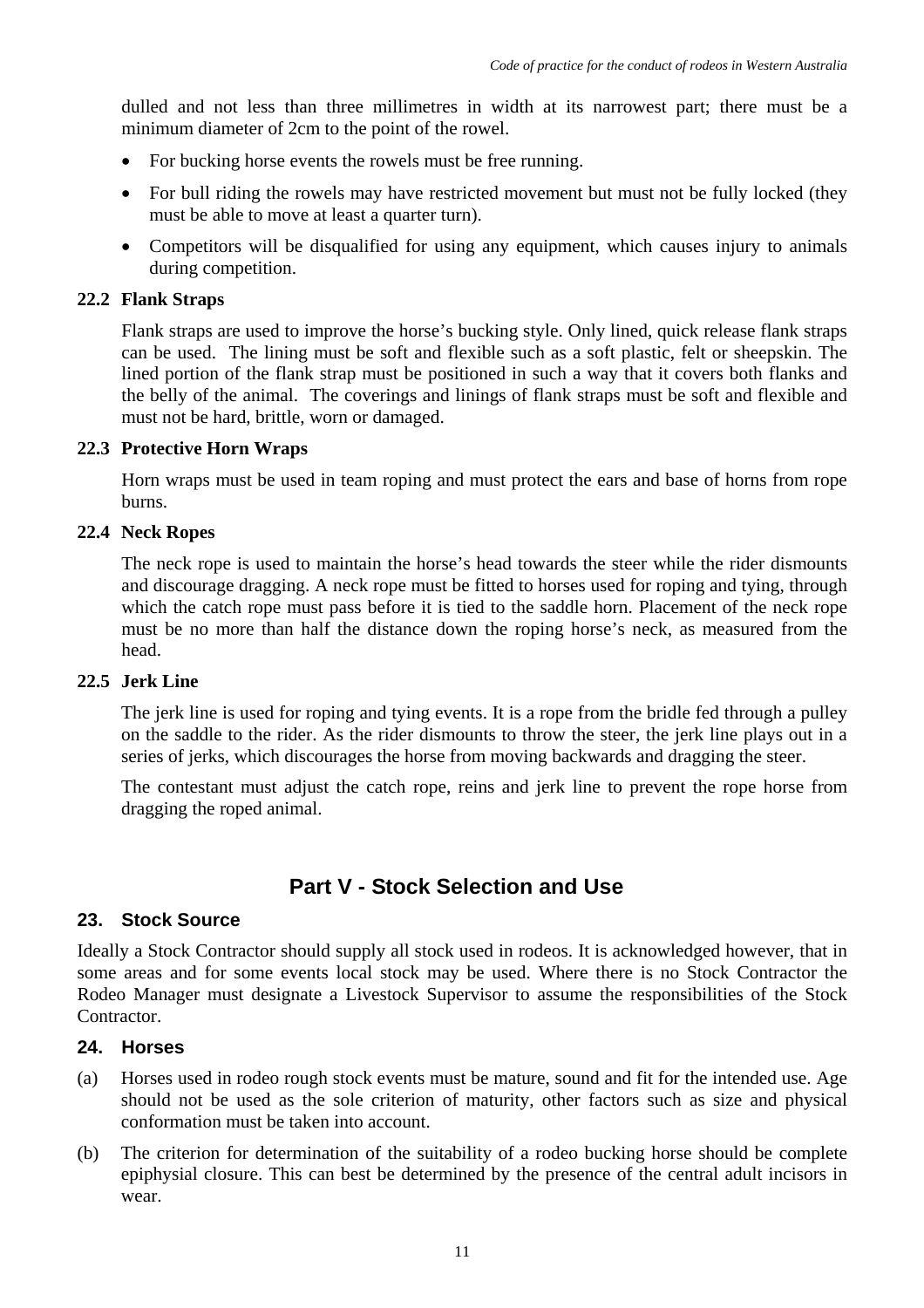- (c) Horses under three (3) years may not be sufficiently mature for bucking events and must not be used.
- (d) Horses used for bucking events may not be used on more than two occasions on any one day.
- (e) If a time event horse shows signs of injury or fatigue it must not be used.
- (f) Recommended minimum size of horses is 14.2 hands.

#### **25. Cattle**

All cattle must be fit, healthy and suitable for the intended use. The number of times that cattle may be used in competition varies according to the rigours of the event and the conditioning of the cattle to rodeo competition.

The following limitations must be observed:

- (a) the same cattle must not be used for steer wrestling and roping events;
- (b) cattle may not be used for steer wrestling and roping more than three times on any one day for contract stock and two times a day for local stock. This includes practice for events and the event itself;
- (c) cattle may not be used as bucking stock more than three *two* times on any day. This includes practice for events and the event itself;
- (d) each competitor is allowed only one loop (throw) in roping and tying events and in team roping only three loops are allowed in each team.

#### **26. Selection of Animals for Rope and Tie**

Cattle used in Roping and Tying must be fit, healthy and without defects. The optimum weight for roping and tying is 115 kg with a minimum of 100kg and a maximum of 130kg. All calves must be weaned.

#### **27. Selection of Animals for Steer Wrestling**

Animals used in steer wrestling must be fit, healthy and without defects. The optimum weight for animals is 250kg with a minimum of 200kg and a maximum of 300kg.

All animals must have suitable horns and the horns must be a minimum of 23cm in length. Horns must be tipped to the size of a 50-cent coin at the ends.

#### **28. Selection of Animals for Team Roping**

Animals used in team roping must be fit, healthy and without defects. The optimum weight for animals in team roping is 250kg with a minimum of 200kg and a maximum of 300 kg.

All animals must have suitable horns and the horns must be a minimum of 17.5cm in length. Horn wraps must be used for this event.

# **Part VI - Arena Selection and Use**

#### **29. Arena, Chutes and Yards**

The Veterinarian and the Stock Contractor must be assured that the arena, chutes, yards and races will not compromise the welfare of the animals.

#### **30. Surfaces**

The Rodeo Manager is responsible for ensuring the arena surface provides traction and safety for personnel and livestock. In general, the standard arena should be a suitable, soil based surface, rotary hoed or softened to a depth of approximately 8-10cm.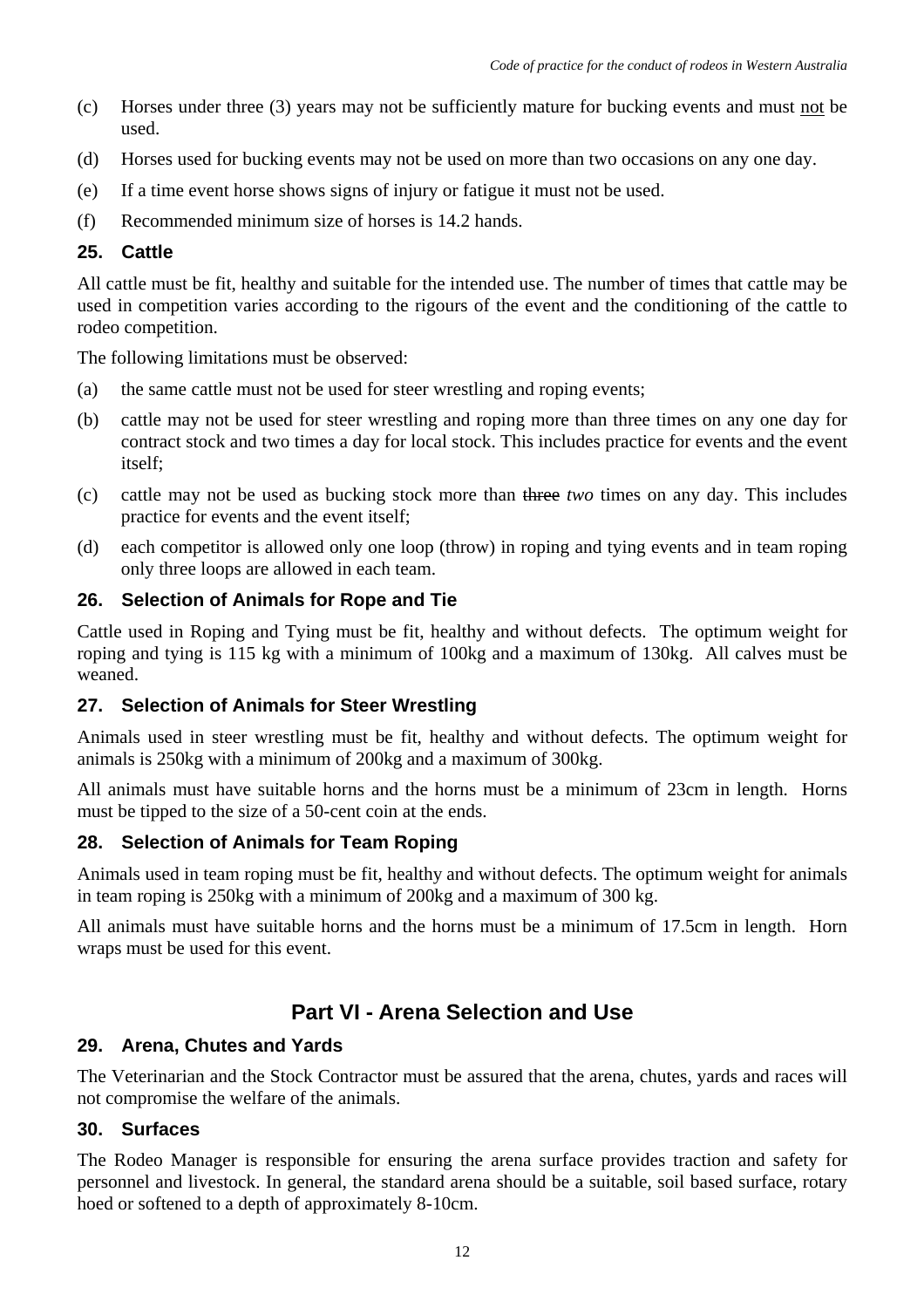Other surfaces may be used provided that they are well drained, provide a secure footing and be at least as safe for the animals as an appropriate soil based surface. The Veterinarian, Rodeo Manager and the Stock Contractor must approve the surface.

### **31. Size**

Arenas that are too small for the particular event create a danger to livestock, competitors and the spectators in the event. The arena must be of a size suitable for the events taking place.

### **32. Fencing**

Careful planning and construction of arenas will make the handling and removal of stock from the arenas easier and will also increase stock, competitor and public safety.

The construction, height and appearance of arena fencing should discourage stock from attempting to push through the fence or jump over it. There must be no protrusions on fences or gateways likely to cause injury.

Arena fences should be clearly visible and not appear open to the animal.

Where it is thought that stock will pressure certain points of an arena more that others, care should be taken to ensure that the fencing is suitable.

#### **32.1 Portable arenas**

Portable arenas must have panels that are suitably braced and secure. As a guide the minimum height should be 1800mm.

#### **32.2 Fixed arenas**

Fixed arenas should be of secure construction and flush on the inside. Where cable is used in steel arenas, it should be strained and the space between the cables should not be great enough to allow stock to pass through it.

As a guide the minimum height should be 1650mm.

#### **33. Time Event Chute**

The time event chute for steer wrestling must have a 760mm clearance above the height of the animal in the chute and at the gate, when the gate is open.

# **Part VII - Specific Rodeo Events**

#### **34. All Events**

The Judges have the final decision on the suitability of equipment. Any piece of equipment, either on the animal or which may be used on the animal, which may compromise its welfare, is not allowed.

#### **35. Men's Saddle Bronc Riding**

The saddle must not be set too far forward on the withers and must be correctly fitted. There must be a minimum clearance of 10cm under the gullet of the saddle.

The front cinch of the saddle must be a minimum of 12.7cm in width. The back cinch of the saddle must not be over-tightened.

#### **36. Men's Bareback Bronc Riding**

The bareback rigging must not be more than 25.4cm in width at the handhold and not more than 15.24cm in width at the D rings. Suitable pads must be placed under the rigging and extend a minimum of 5cm past the back of the rigging. The girth on the bareback rigging must be not less than 12.7cm in width.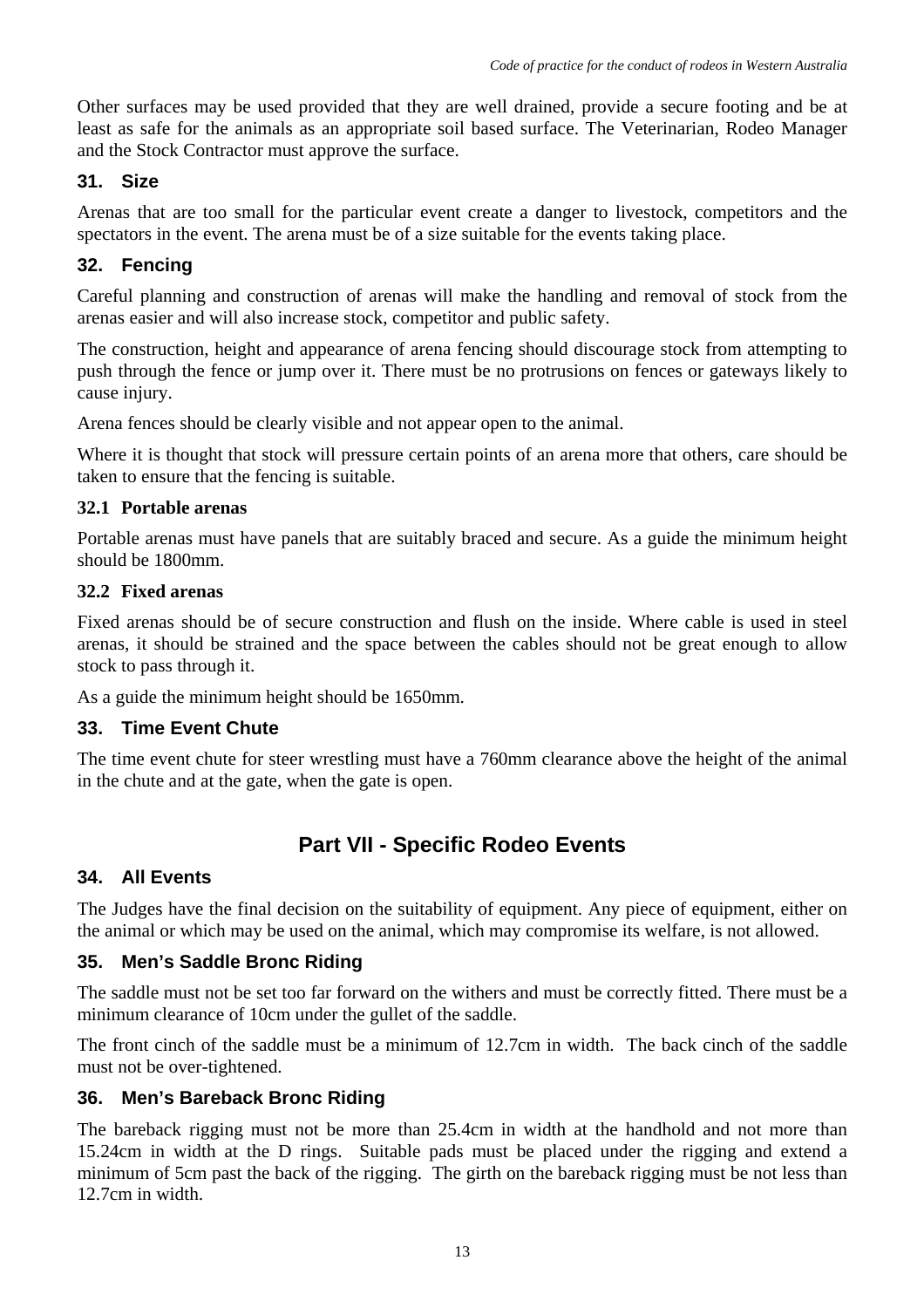#### **37. Men's Bull Riding**

The (front) girth-rope used in bull riding shall be a tight rope, with or without a hand hold. The rear flank-rope must be loose. There must be no knots or hitches preventing the rope from falling from the animal after the contestant has been thrown or dismounted. A contestant must not re-set and re-pull the front girth-rope more than twice if the bull is standing quietly in the chute.

### **38. Roping and Tying**

#### **38.1 Limits**

The time limit to rope, throw by hand and complete the tie is thirty (30) seconds from when the barrier is released. After the tie is completed and the time signalled, the roper must immediately mount the horse and ride it forward to loosen the catch rope.

Only one loop is allowed a contestant in each round of the event. If the first throw fails to catch the animal the roper is not permitted a second attempt. The purpose of this is to prevent the prolonged chasing of an animal around the arena.

#### **38.2 Jerking down and Dragging**

It is not acceptable to pull an animal backward off its feet (jerk down) or to drag a roped animal. Contestants must use an appropriate technique and appropriate and properly fitted equipment to protect the animal against an abrupt stop after being roped and to prevent the rope horse from dragging a roped animal. Failure to adhere to these conditions will result in disqualification.

#### **39. Steer Wrestling**

#### **39.1 Time Limit**

The time limit to catch and throw the steer is thirty (30) seconds from when the barrier is released. The steer must be released immediately upon the competitor receiving a time.

#### **39.2 Legal Throws**

The steer must not be knocked down or thrown before it is brought to a stop and the catch is made. If the animal is off its feet before a legal throw is made it must stand on all four feet and be properly thrown.

#### **40. Open Team Roping**

#### **40.1 Protective Horn Wraps**

Steers used for team roping must be fitted with protective horn wraps.

#### **40.2 Time Limit**

The time limit to rope the head and the heels of the steer is thirty (30) seconds from when the barrier is released. The time will be taken when the steer is properly roped with the catch ropes dallied, with both horses facing the steer and with no slack in the ropes. To prevent slack being taken up too hard both front feet should be on the ground when the time is taken.

Only three loops are allowed in each round of the event (one for the header and one for the heeler). If a throw fails to catch the animal the ropers are not permitted a second attempt. The purpose of this is to prevent the prolonged chasing of an animal around the arena. Any animal cannot be chased or tied for longer than 30 seconds.

#### **40.3 Catching**

The steer must be standing when both the header and the heeler rope it. The steer must not be roughly handled. The only permitted head catches for team roping are around both horns,